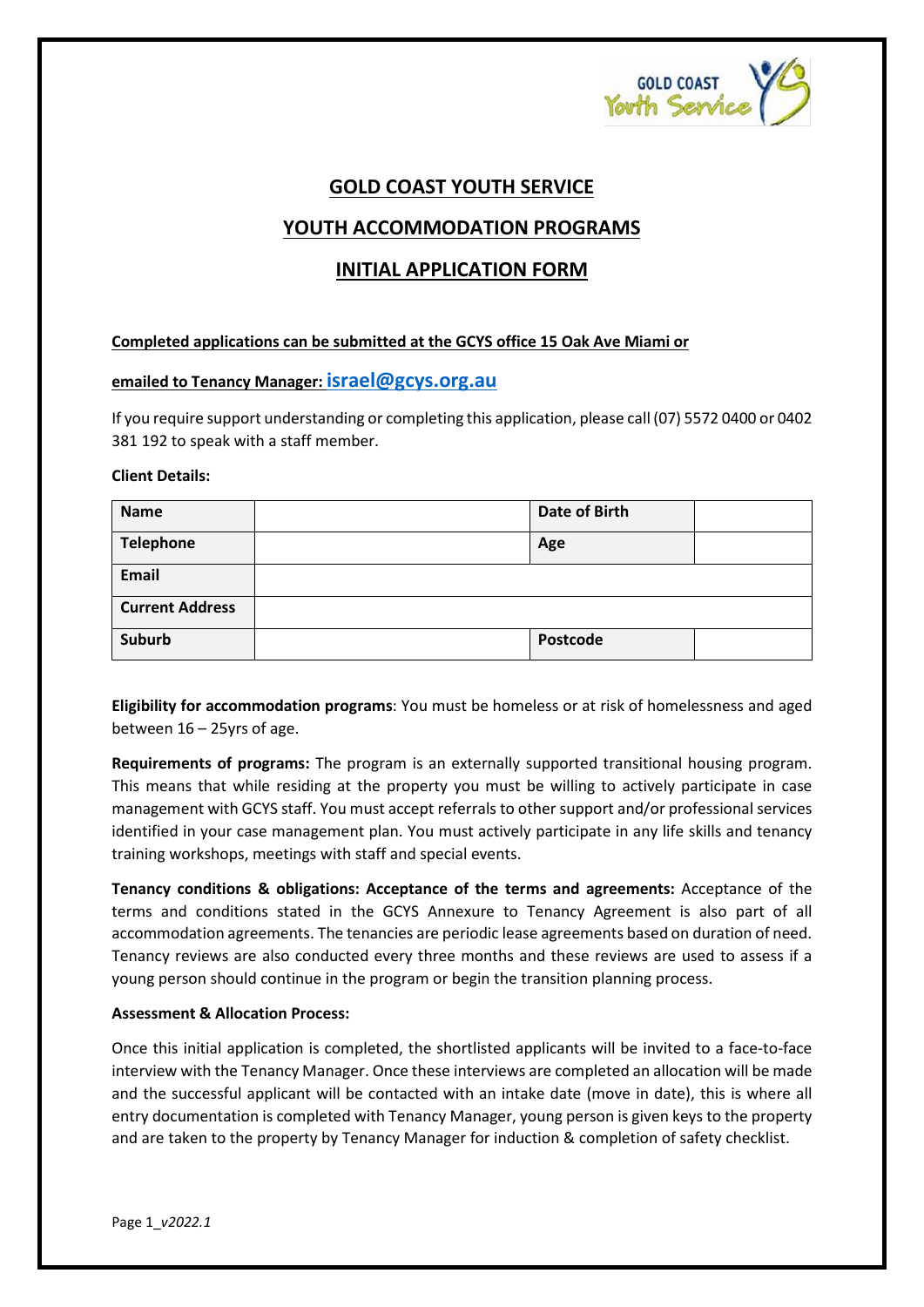

| Were you born in Australia?           | Yes<br>No                                                                                                                     |
|---------------------------------------|-------------------------------------------------------------------------------------------------------------------------------|
| If not, in what country were you born |                                                                                                                               |
| Do you require and interpreter?       | No $\square$<br>Yes $\Box$                                                                                                    |
| Do you identify as                    | $\square$ Aboriginal<br>$\square$ Torres Strait Islander<br>$\Box$ Both Aboriginal & Torres Strait Islander<br>$\Box$ Neither |
| Gender                                | $\square$ Male<br>$\Box$ Female<br>Other                                                                                      |

# **Housing**

| What is your current housing situation?                                                                 |                                                              |
|---------------------------------------------------------------------------------------------------------|--------------------------------------------------------------|
| $\Box$ At risk of homelessness<br>$\Box$ Homeless<br>$\Box$ Refused                                     |                                                              |
| Where do you currently sleep most frequently?                                                           |                                                              |
| $\Box$ Family or Friends<br>$\Box$ Crisis accommodation<br>$\Box$ Refused                               | $\Box$ Hostels/caravan parks etc<br>$\Box$ Car/rough sleeper |
| How long has it been since you last lived in stable accommodation?                                      |                                                              |
| $\Box$ Less than one month<br>$\Box$ 6-12 months<br>$\Box$ Refused                                      | $\Box$ 2-6 months<br>$\Box$ More than 12 months              |
| What is the main reason you do not currently have accommodation or are losing current<br>accommodation? |                                                              |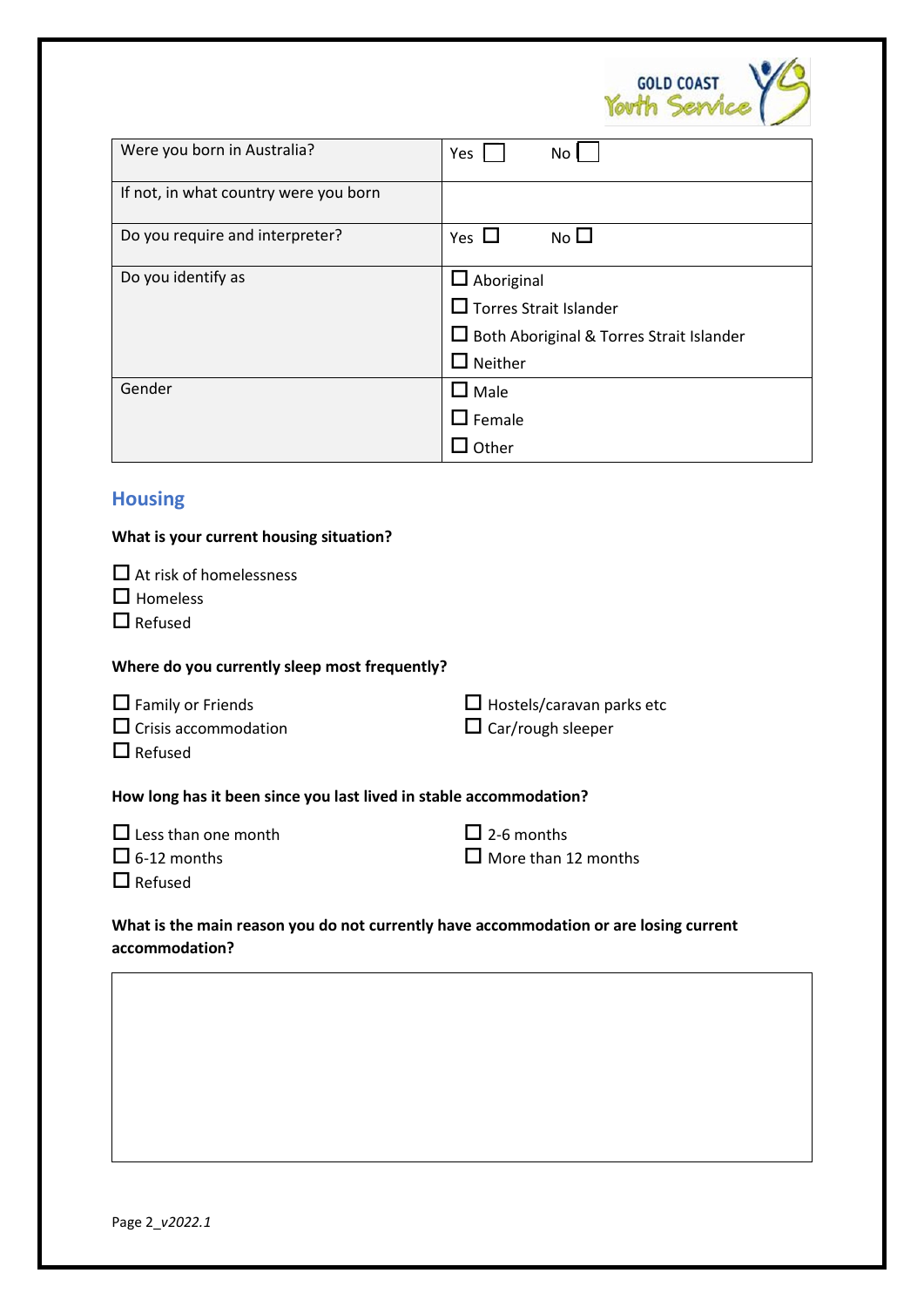

**In the last 2 years how many times have you been homeless?**

 $\square$  Once  $\square$  Twice  $\square$  Three times or more  $\square$  Refused

# **Health and wellbeing**

**Are you able to take care of your basic needs such as showering, washing your clothes, cooking, and completing basic household chores/cleaning etc?** 

| ۰.<br>× |
|---------|
|---------|

 $\Box$  No.

■Refused

**Do you have a diagnosed medical condition?**

| ×<br>۰, |
|---------|
|---------|

 $\Box$  Yes and currently receiving treatment

 $\Box$  Yes and currently not receiving treatment

 $\Box$  Refused

**If yes, what is the diagnosed condition and how does it impact your day-to-day life?** 

### **Where or who were you diagnosed by? Please list.**

**Do you have a diagnosed mental health condition?**

 $\Box$  No

 $\Box$  Yes and currently receiving treatment

 $\Box$  Yes and currently not receiving treatment

 $\Box$  Refused

**If yes, what is the diagnosis and how does it impact your day-to-day life?**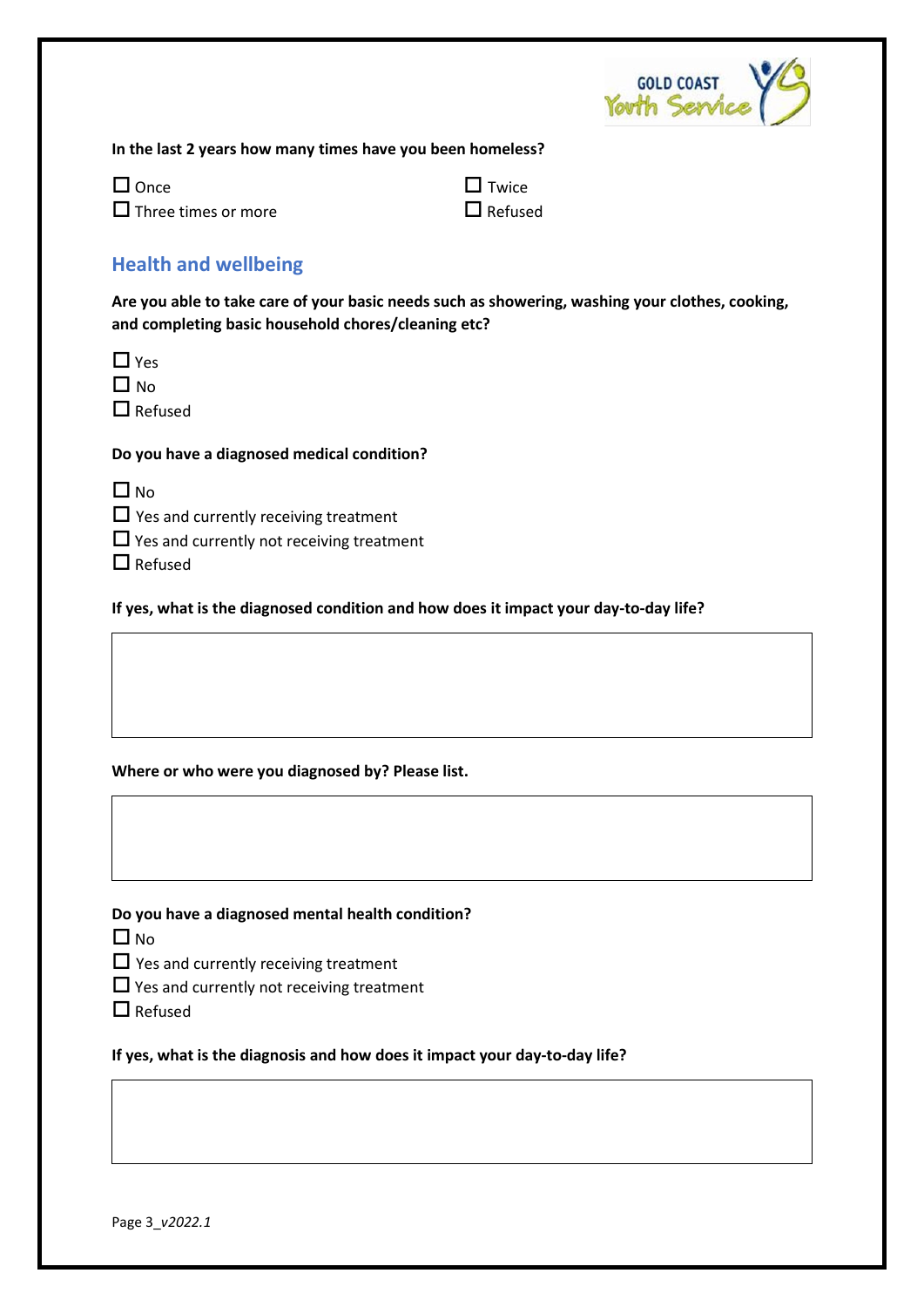

**Where or who were you diagnosed by? Please list.**

#### **In the past 12 months have you self-harmed?**

| ۰. |
|----|
|----|

 $\Box$  No

 $\Box$  Refused

**In the past 12 months have you had a suicide attempt?**

| $\Box$ Yes     |
|----------------|
| $\square$ No   |
| $\Box$ Refused |

**In the past 12 months have you threatened to, or tried to harm someone else?**

|                          | $\square$ Yes |
|--------------------------|---------------|
|                          | $\Box$ No     |
| $\overline{\phantom{0}}$ | ь.            |

 $\Box$  Refused

**How many times in the last 12 months have you received care at a hospital emergency department or been hospitalised as an inpatient for mental health reasons?**

| $\Box$ Nil   | $\Box$ Once          |
|--------------|----------------------|
| $\Box$ Twice | $\Box$ Three or more |

| $\Box$ Refused |
|----------------|

**How many times in the last 12 months have you received care at a hospital emergency department or been hospitalised as an inpatient for general/physical health reasons?**

| $\square$ Nil |                |
|---------------|----------------|
|               | $\Box$ Twice   |
|               | $\Box$ Refused |

 $\square$  Once  $\square$  Three or more

 $\Box$  Once

**Is there currently an Involuntary treatment order (ITO) in place?**

| $\Box$ Yes     |
|----------------|
| $\square$ No   |
| $\Box$ Refused |

Page 4\_*v2022.1*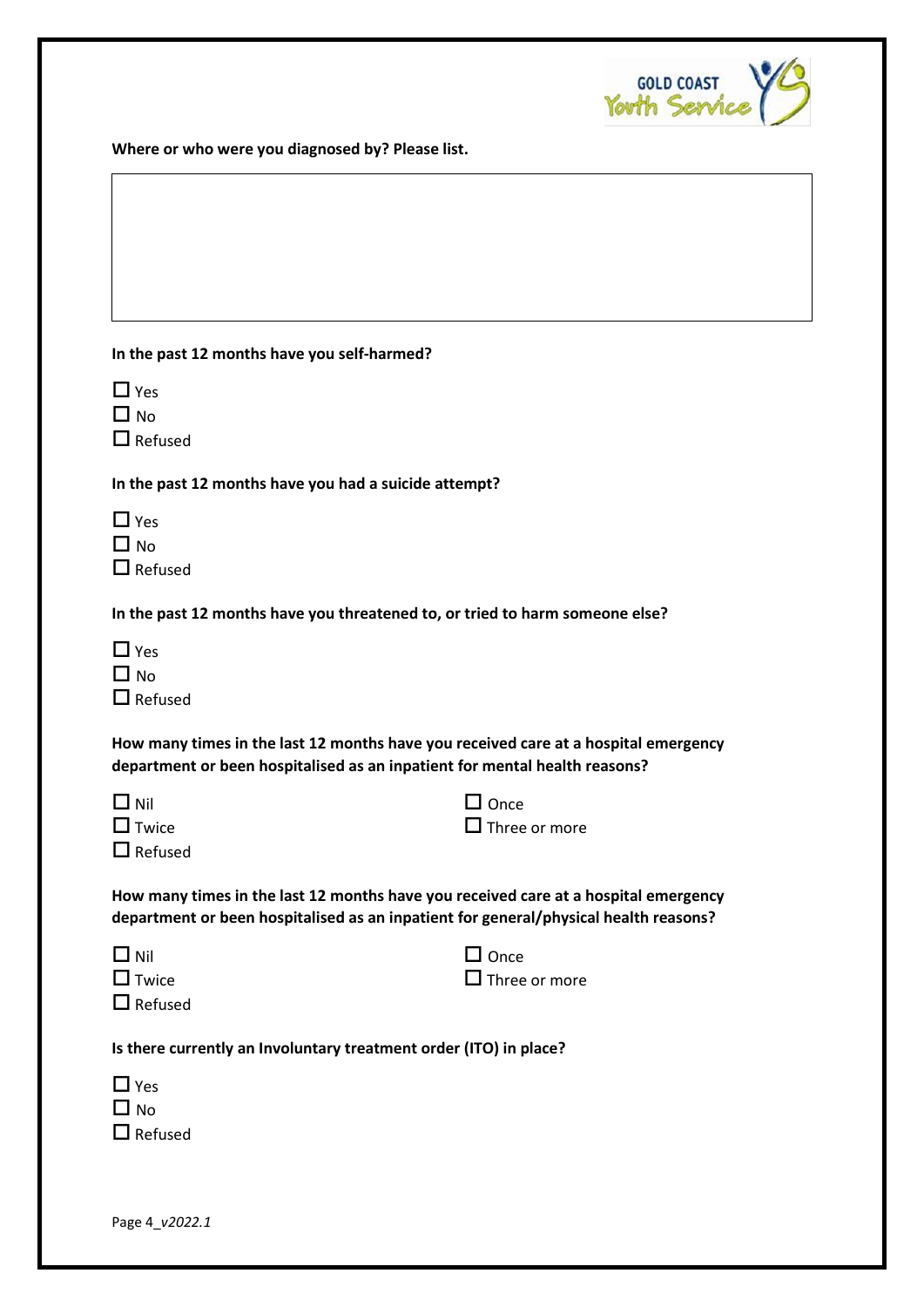

# **AOD / Substance Use**

| How often do you drink alcohol?                     |                                         |  |
|-----------------------------------------------------|-----------------------------------------|--|
| $\Box$ Never<br>$\Box$ Every week<br>$\Box$ Refused | $\Box$ Occasionally<br>$\Box$ Every day |  |
| How often do you use other drugs/substances?        |                                         |  |
| $\Box$ Never<br>$\Box$ Every week                   | $\Box$ Occasionally<br>$\Box$ Every day |  |

**What are your drug(s) of choice?**

# **Legal**

**Do you have any outstanding legal issues?** 

| $\mathcal{L}$<br>1, | Yes       |
|---------------------|-----------|
|                     | $\Box$ No |
|                     |           |

 $\Box$  Refused

**If answered yes, please explain?** 

#### **Are you currently on probation or a community service order?**

| I I | Yes       |
|-----|-----------|
|     | $\Box$ No |
| n l |           |

 $\Box$  Refused

Page 5\_*v2022.1*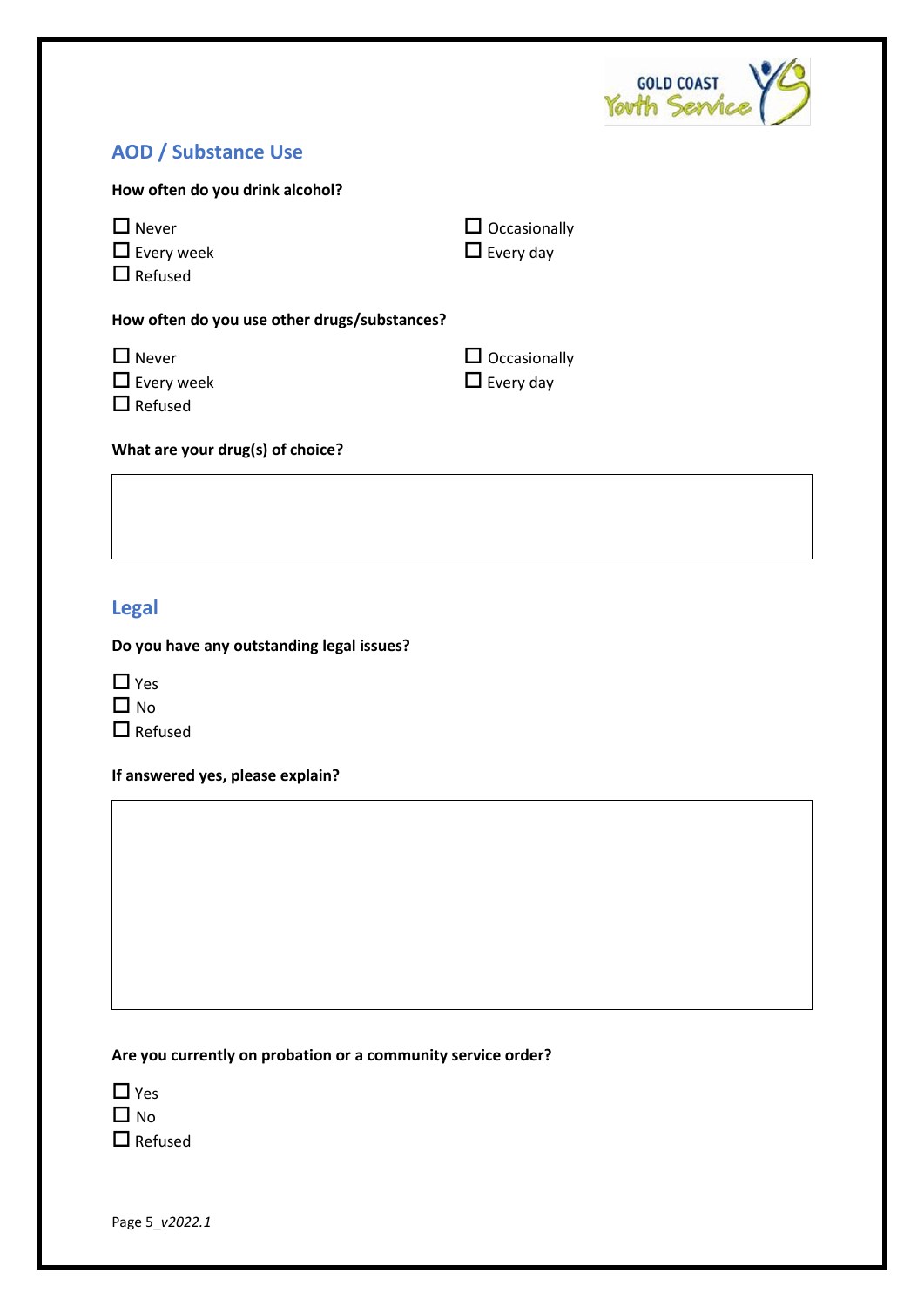

### **Income**

**What is your main source of income?**

**E** Employment

 $\square$  Centrelink Payments

 $\Box$  Nil Income

 $\Box$  Refused

| What is your total income per fortnight? |  |
|------------------------------------------|--|
|------------------------------------------|--|

# **More about yourself**

**Have you ever lived in share accommodation before?**

| H      | ρς |
|--------|----|
| L<br>L | N٥ |

**What do you think is important when living in shared accommodation?**

**Are you currently in education? If so where and what are you studying?** 

**If you are currently not in education/training or employment, what is your main goal? To commence education or secure employment?**

**How do you think our accommodation program could help you?**